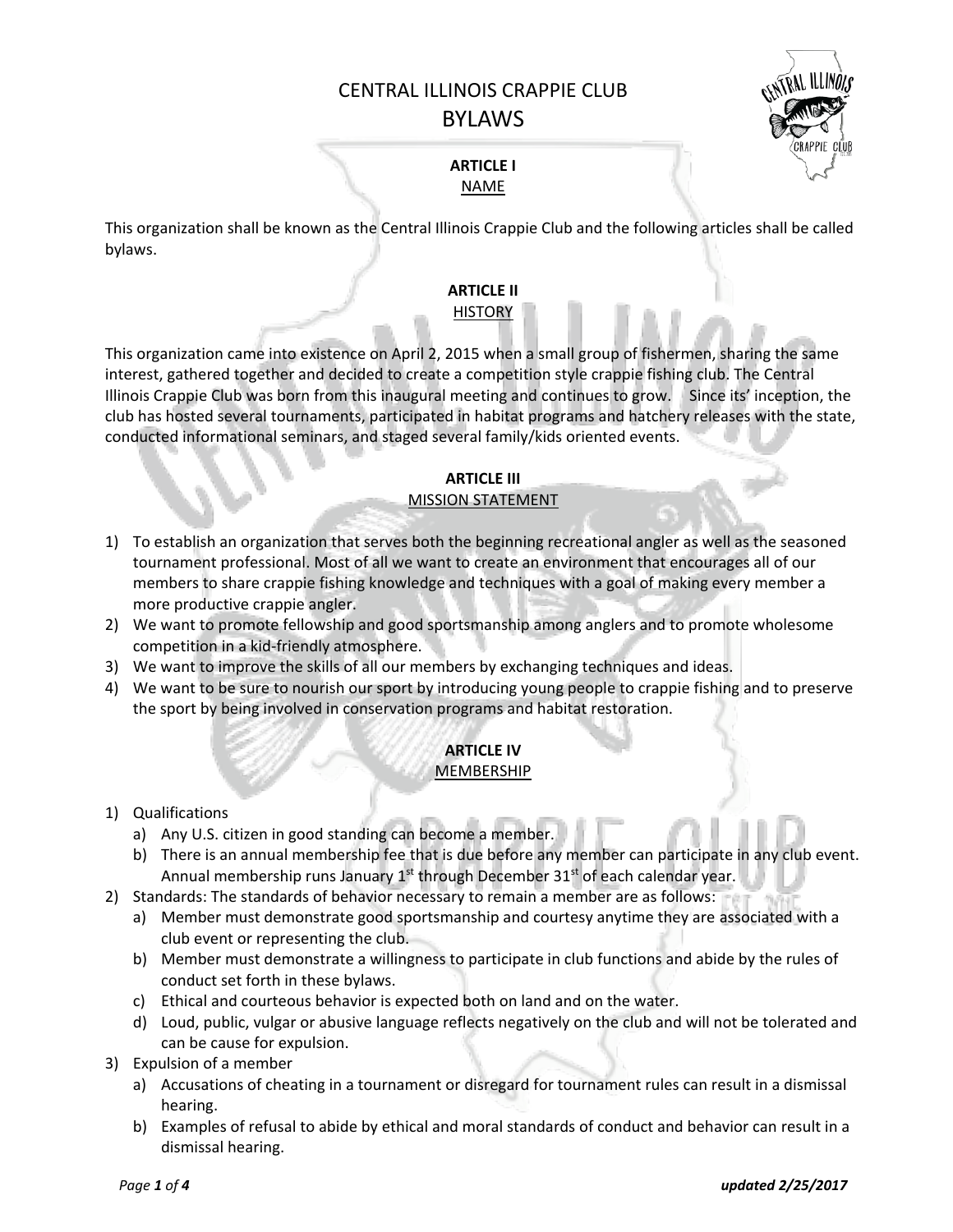- 4) Dismissal Hearing
	- a) Violations of bylaw policies can be brought before the members present at any meeting where a quorum is met. Examples will be cited and each party involved will be heard. A hearing request must be initiated by first notifying any Executive Board member. Any member having violations brought will be notified prior to the meeting. Lack of attendance at a hearing forfeit's the right to be heard.
	- b) Club dismissal requires a 2/3 majority of members present at a meeting where a quorum is present. A quorum requires nine (9) members as well as three (3) executive board members to be present.

#### **ARTICLE V OFFICERS**

- 1) Executive Board: The executive boards responsibility is to communicate with each other to help define any issues that need to be presented to the full membership in order to keep the club functioning at its' highest level. The executive board will consist of the following positions:
	- a) President
	- b) Vice President
	- c) Secretary
	- d) Publisher
	- e) Treasurer
	- f) Tournament Director
- 2) Election of Officers
	- a) Officers for the upcoming year shall be elected by simple majority vote at the last meeting of each calendar year.
	- b) Elected officers shall serve their term for one calendar year, beginning January 1 and ending December 31.
	- c) Officers may be elected for an indefinite number of terms.
- 3) Duties of Officers
	- a) President
		- i) Responsible for organizing the agenda for all club meetings.
		- ii) Conducts and presides over all meetings. Responsible for maintaining order and keeping the meeting moving forward in an organized manner.
		- iii) Shall be the spokesperson for the club. All outside communications shall be filtered through the president. After consultation with the executive board, the president shall be responsible for addressing all outside issues.
		- iv) Can create chairman positions to assist the executive board.
		- v) Serves as a member of the tournament rules/protest committee.
	- b) Vice President
		- i) Assumes all presidential duties in his absence.
		- ii) Succeeds the president in case of vacancy or resignation.
		- iii) Responsible for helping to execute the agenda for meetings, children events, and club cookouts.
		- iv) Responsible for organizing and coordinating any public awareness event, habitat programs, lake clean up assistance, or any other program of assistance to the state or local lake manager.
		- v) Serves as a member of the tournament rules/protest committee.
	- c) Secretary
		- i) Prepares and presents the minutes of each meeting of the general membership and/or executive board.
		- ii) Provides accurate records of all motions made and votes taken at meetings.
		- iii) Channels all club correspondence to the proper executive officer for follow up if needed.
		- iv) Provides timely Email notifications concerning club news and announcements.
		- v) Responsible for proper acknowledgement and appreciation of all extra effort put forth from a member or outside source.
		- vi) Serves as a member of the tournament rules/protest committee.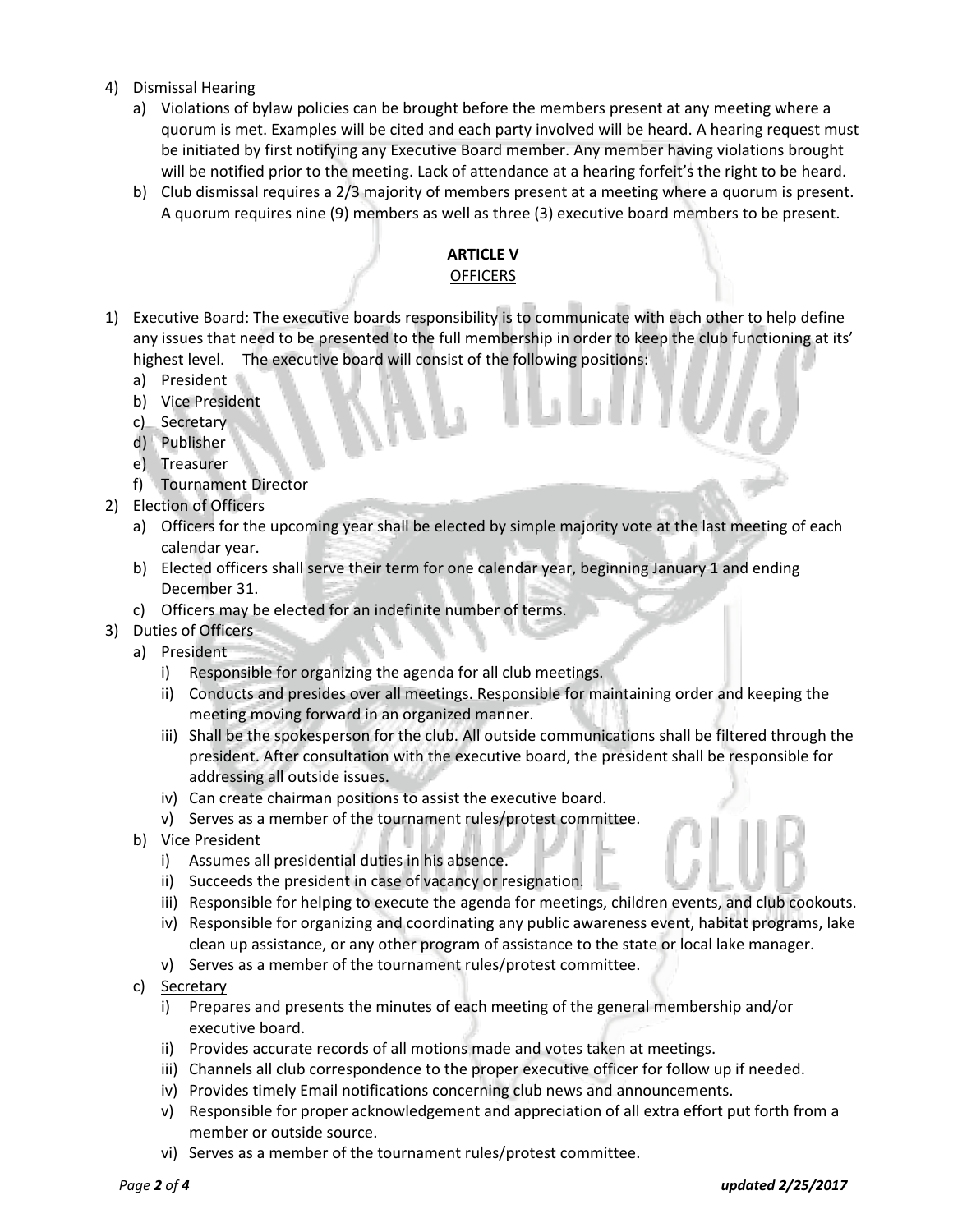- d) Treasurer
	- i) Responsible for all monetary transactions. Keeps accurate records of all club receipts and expenditures, deposits all fees collected and pays all bill in a timely manner.
	- ii) Provides periodic reports to the membership and presents an annual report at the first meeting of the year and the end of his tenure.
	- iii) Coordinates and oversees any fundraising activities and/or raffle sales.
	- iv) Responsible for the administration of website sponsorship sales.
	- v) Prepares necessary reports for Local, State, and Federal Government.
	- vi) Serves as a member of the tournament rules/protest committee.
- e) Tournament Director
	- i) Works with the executive board to establish rules, times, dates and locations for all tournaments.
	- ii) Acquires all necessary permits and permission from lake authorities in regards to hosting tournaments. Follows up with tournament result reports as required by the State.
	- iii) Conducts and oversees all aspects of the tournament. Includes promotion, sign-up and live well checks, starting time and check-in time and area, control of the weigh-in scales and procedure.
	- iv) Provides oversight and enforcement of tournament rules.
	- v) Serves as a member of the tournament rules/protest committee.
- f) Chairman Positions
	- i) This is not an executive board position but rather a temporary position of assistance in matters that are unusual and not covered by ordinary means. This is a position that is appointed by the president to provide extra assistance to the board. This position can be removed at any time by executive board vote. Possible Chairman positions include Kids Rodeo Chair, Habitat Chair, Sponsorship Chair, Fundraiser Chair, etc.
	- ii) Publisher
		- (1) Works closely with all members of the executive board to provide flyers, posters, and announcements to help promote the activities of the club.
		- (2) Responsible for the development and maintenance of the club's website.
		- (3) Advises the club on matters necessary for professional delivery of pertinent ideas and promotional possibilities.
- 4) Removal of an Executive Board Member
	- a) Should unexcused lack of participation by an executive board member begin to hinder the club's progress or prove to be counter-productive to the club, the executive board member will be advised and asked for remedial solutions. If unsatisfactory effort is made to rectify the issue, the executive board will vote to remove the member.
- 5) Resignation of an Executive Board Member
	- a) Written notice should be given to any executive board member, stating the reason and specific date.
	- b) President shall appoint a replacement to serve the remaining tenure.

## **ARTICLE VI**

**ALC 1999** 

#### QUORUM

- 1) Any vote necessary to amend these bylaws or address major issues that impact the operation of the club shall require a 2/3rds majority of a quorum to be present.
- 2) A quorum shall consist of nine (9) members and three (3) executive members (twelve total).

## **ARTICLE VII DISSOLUTION**

This club may be dissolved by the affirmative vote of the majority of the executive board. Should dissolution occur, after all expenses and obligations are paid, any remaining assets of the club shall be